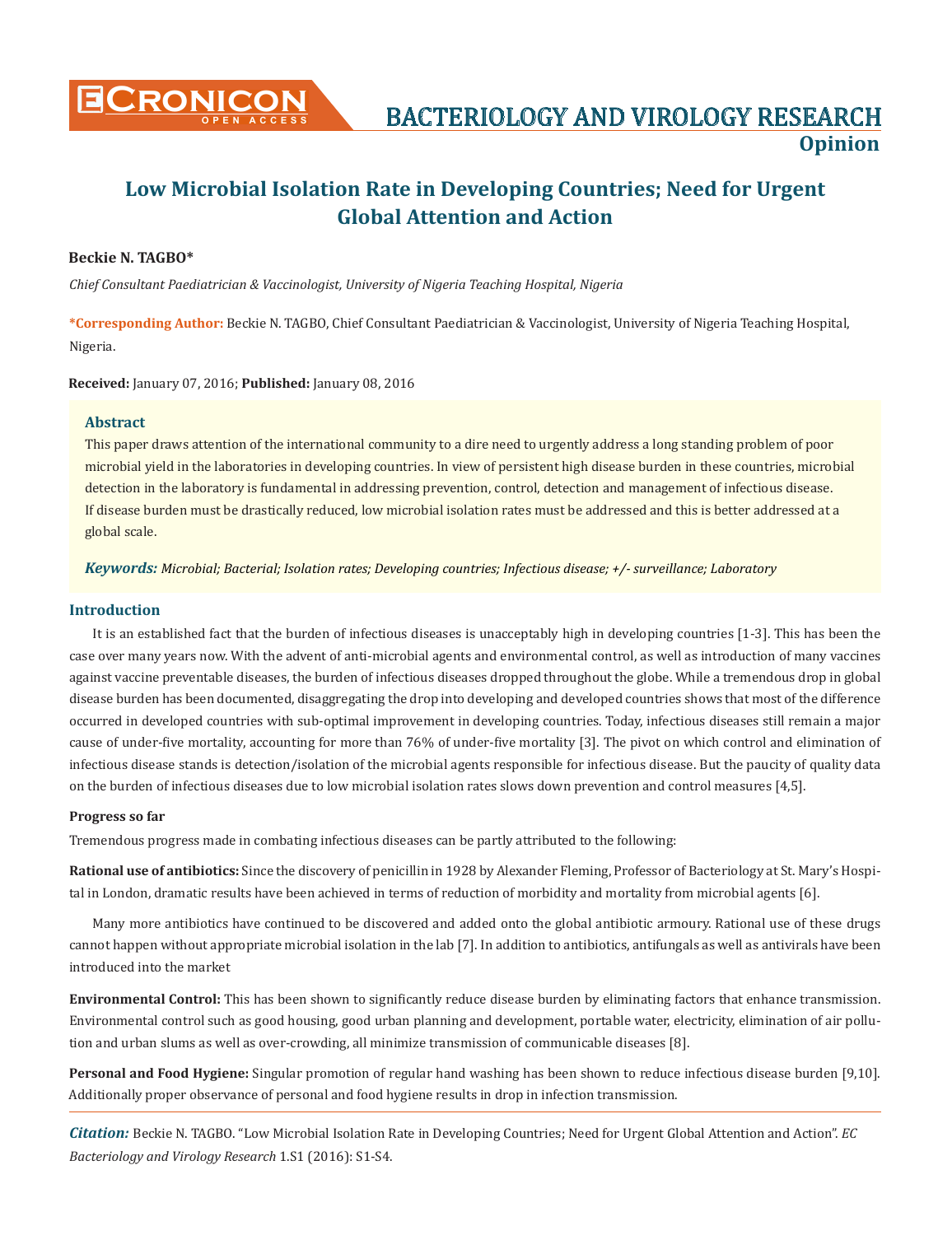**Vaccination:** The advent of vaccination severally described as one of the most cost-effective interventions in human existence has undoubtedly had a tremendous impact on infectious disease burden globally [2,11].

**Prompt and appropriate case management:** While instituting preventive measures against infectious diseases, breakthrough cases require prompt and appropriate management measures. To achieve this, microbial isolation rate in the laboratory is very critical.

**Disease Surveillance:** This is fundamental for control of both vaccine and non-vaccine preventable diseases. Surveillance for communicable disease requires laboratory microbial isolation. It enhances disease burden estimation/trends, prompt detection of outbreaks, diseases control/elimination/eradication, vaccine impact assessment and detection of emergence of new strains.

#### **The Problem**

Laboratory microbial detection and isolation is monumentally fundamental to any meaningful progress in the diagnosis, management, control, elimination and eradication of infectious diseases. This is so because accurate microbial detection/isolation is necessary;

- 1. To correctly arrive at a definitive diagnosis
- 2. Determine antimicrobial susceptibility/resistance
- 3. To appropriately treat cases
- 4. Monitor response to treatment or treatment failure
- 5. Carry out surveillance to determine disease burden
- 6. Develop effective vaccines and antimicrobial agents
- 7. Detect outbreaks and plan outbreak response
- 8. Monitor vaccine impact, etc.

In my few years of experience in Bacteriology and Virology, the magnitude of the problem is becoming more glaring with passage of time. Disease surveillance to accurately determine the burden of diseases and antimicrobial resistance patterns has particularly been hampered by poor microbial isolation rates in Developing Countries.

For instance: a systematic review by Huynh., *et al*. [3] of burden of neonatal bacterial infections and antibiotic resistance in Developing Countries revealed that there is"insufficient data" to draw valid conclusions as isolation rates were low. Of the 20 countries that reported bacteremia rates, isolation rates ranged from 5.8% to 48% with median of 22.4% (This is excluding one study from Georgia with isolation rate of 67%). The only CSF culture study reported in literature from Developing Countries had 4% isolation rate. Also, "less than one-fifth of the studies reviewed were based on active surveillance".

Several studies on isolates from suspected pneumonia and meningitis case in children ranged from zero isolation rates to 23% [12-15]. Majority of studies where moderate yields have been documented received a form of foreign support. These include technical assistance, capacity building, Laboratory equipment and reagents, External Quality Control and External Quality Assurance.

Recently WHO initiated a Global (and Regional) surveillance network for Paediatric bacterial meningitis and rotavirus diarrhoea. This is one major global move towards addressing the problem of near- absence quality locally generated data on disease burden in Developing Countries [16].

While the antigen based detection of rotavirus by ELISA in Developing Countries is high [17,18], it is the opposite in (paediatric bacterial meningitis) PBM. The PBM isolation rates have been reported to be as low as 7% [9]. This is in spite of technical and financial support from WHO and other organizations. Although, the target organisms in the surveillance are fastidious (Streptococcus pneumoniae, Haemophilus Influenzaeb, Neisseria meningitis), isolation rates from CSF is still at a low range. Attempts to increase the yield by use of antigen tests and PCR seem to have only marginally improved the detection rates and require much more to be done.

*Citation:* Beckie N. TAGBO. "Low Microbial Isolation Rate in Developing Countries; Need for Urgent Global Attention and Action". *EC Bacteriology and Virology Research* 1.S1 (2016): S1-S4.

 $\overline{S2}$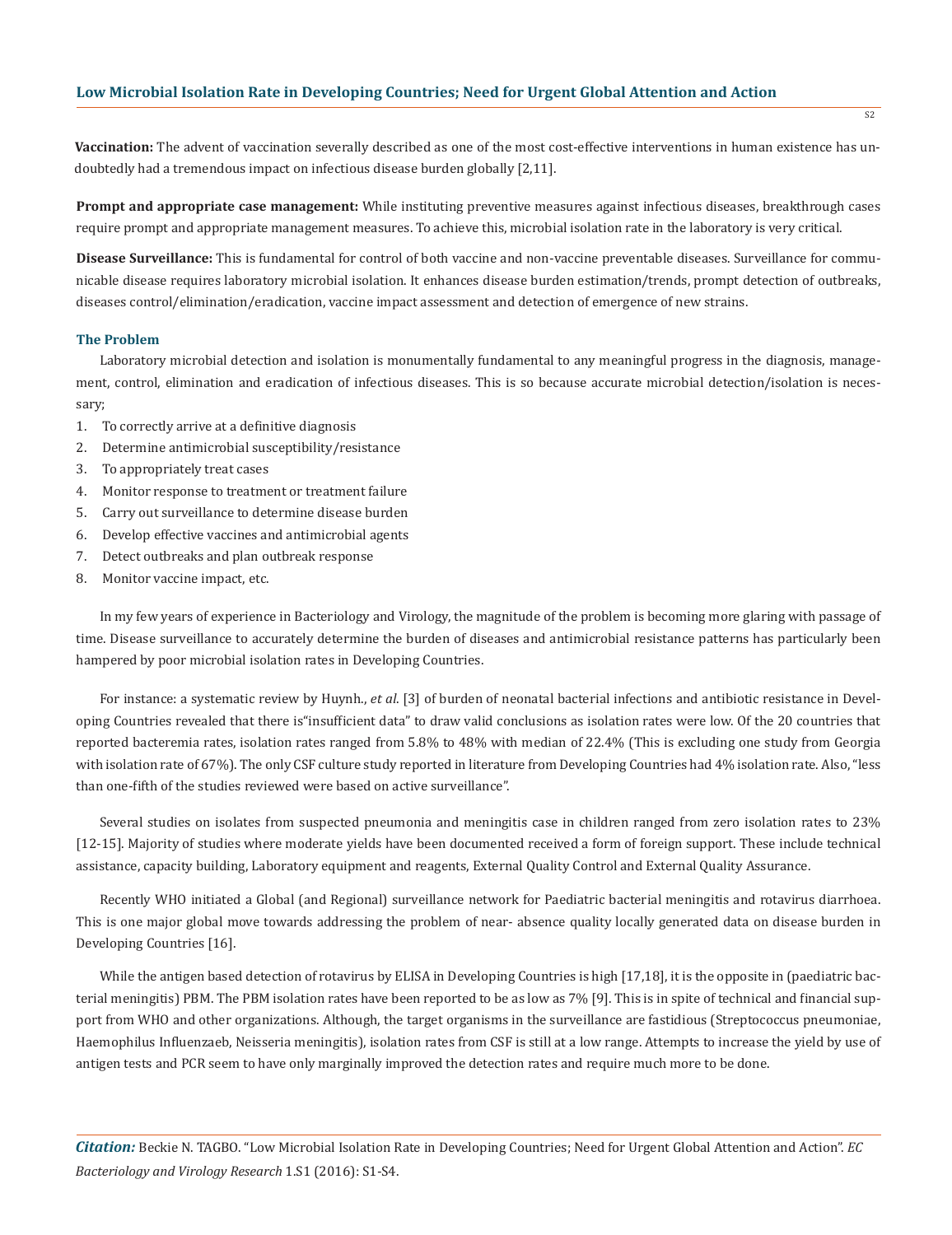#### **Low Microbial Isolation Rate in Developing Countries; Need for Urgent Global Attention and Action**

The WHO surveillance network has no doubt had a significant impact on improving laboratory capacity, clinical practice and generation of better quality data. For instance, before the commencement of the surveillance networks, most labs in Developing Countries used human blood for culture media preparation and Clinicians sent CSF to the lab for culture after several hours of delay. This has changed, at least in participating hospitals. However, non-participating hospitals and even some non-participating sections of the laboratory in participating hospitals have not improved their capacity.

#### **Contributing factors**

Factors that contribute to low microbial isolation rates in DCs are many some of which include:

**Resistance:** There is easy availability of over-the-counter (OTC) antimicrobials including anti-TB drugs due to weak regulatory systems. This has led to miss-use and even where prescribed, over prescription of antimicrobials. As a result, the proportion of patients whose blood cultures are done after antibiotic consumption is usually high. Poor access to health also encourages self-medication and indiscriminate use of antimicrobials. This is compounded by illiteracy, poverty and low awareness. The high rate of fake and substandard drugs, and poor prescription patterns all help to enhance development of antimicrobial resistance.

Poor access: The high burden of poverty and malnutrition [19], weak infrastructure and weak health systems are major contributors to low microbial yield in DCs. Many areas of the community are underserved with no health facilities, no electricity and where available, very expensive and unaffordable. Laboratories lack appropriate equipment, supplies, training and personnel; thereby resulting in poor physical and economic access [20].

**Low lab Capacity:** Where laboratories exist, the capacity in most hospitals for microbial isolation is low, even in some teaching hospitals. There is still wide-spread use of human blood, high level of contaminant yield, high level of no growth, poor lab supplies, lack of constant power supply, portable and distilled water, poor lab environment, near absence lab policies, non-availability of services during weekends and public holidays, poorly motivated staff without updated skills and training.

**Weak political commitment:** There appears to be poor ownership and government commitment towards investing in well-equipped and maintained health facilities with adequate laboratory capacity. This could be traced to poor awareness and perception of its importance.

**Weak advocacy:** Addressing poor ownership requires strong advocacy. But this is also low and there is lack of advocacy tools such as quality data.

#### **Way Forward**

This paper is an urgent call for a global attention and action towards addressing head-on, the perennial problem of low microbial isolation rates in DCs. It will enhance prompt detection and management of disuses, prompt detection and response to disease outbreaks, control and elimination/eradication of disease, help monitor and improve disease surveillance data.

There is need for strong coalition of World Health bodies, agencies and organizations together with governments to develop strategic and concerted effort, not just against antimicrobial resistance (which is only a small part of the whole), but against poor microbial isolation rates.

The efforts and strategies should include:

- 1. Global needs assessment
- 2. Setting of goals, targets and performance indicators
- 3. Adoption and ratification by governments (including ownership encouragement measures)
- 4. Periodic monitoring and evaluation by monitoring and evaluation bodies
- 5. Review of progress periodically

6. Operational research in areas of yield-enhancement of laboratory methods in developing country settings, integration of surveillance into health system, health information system studies, etc.

*Citation:* Beckie N. TAGBO. "Low Microbial Isolation Rate in Developing Countries; Need for Urgent Global Attention and Action". *EC Bacteriology and Virology Research* 1.S1 (2016): S1-S4.

 $\overline{S3}$